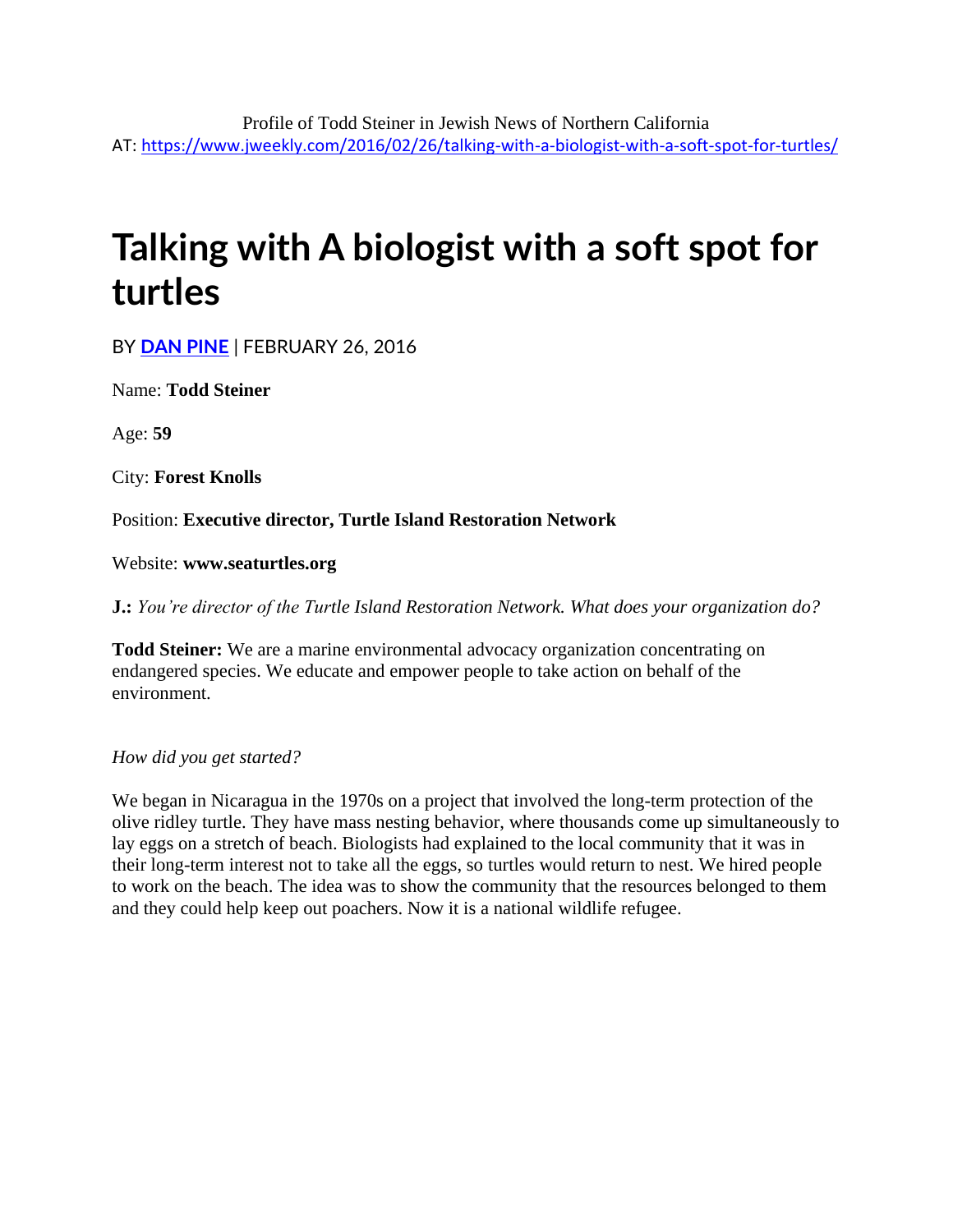

*Todd Steiner and friend photo/nonie silver-seaturtles.org*

*You tagged a number of those turtles in order to track them. What did you learn from that?*

We started getting tags back from southern Mexico. We learned there was a clandestine slaughterhouse in Oaxaca where these animals were being killed, some 50,000 to 70,000 a year. We succeeded in getting Mexico to end this slaughter and make it illegal to kill sea turtles. We then turned our attention to Japan, which killed sea turtles not for their meat but for their skin, [which was] made into leather products. We got Japan to outlaw the import of sea turtle products. Then we broadened to whales, dolphins, sharks and other species. We turned our attention to overfishing, which is emptying the seas. That's been a large part of our focus the last 25 years.

### *How would you rate your success?*

Some of the victories were to get trap doors on fish nets, which kill the most turtles and cause the highest unwanted by-catch. There are, for example, anywhere from five to 10 pounds of by-catch for every pound of shrimp harvested. A law was passed [in 1989] in the United States that said any nation that wants to export shrimp here has to use turtle excluder devices. We were able to apply that law internationally by using the power of the marketplace. More than 20 shrimp fishing nations came into compliance. Today, some sea turtle populations are doing better, some worse, so it's a mixed bag.